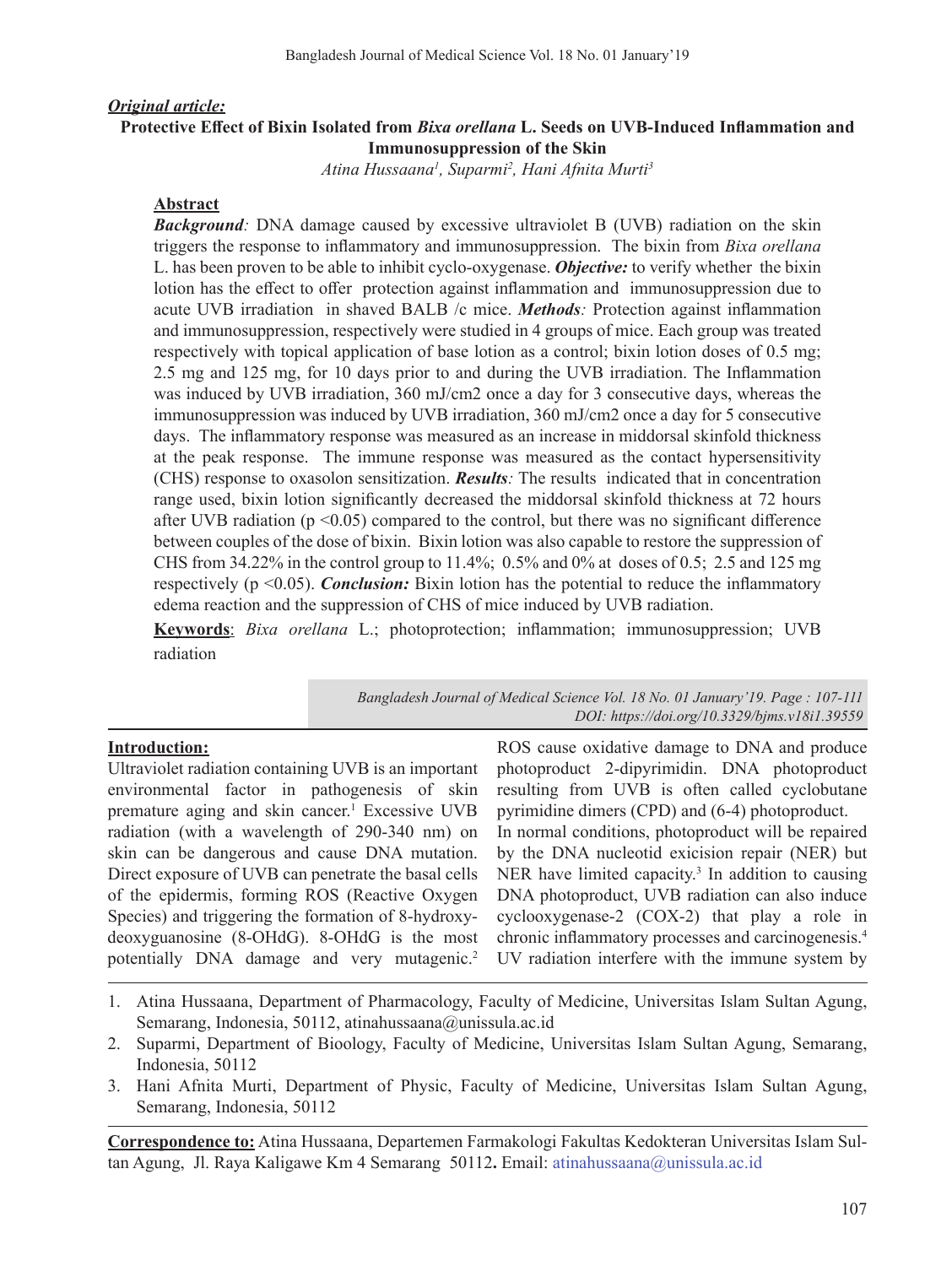destroying Langerhans cells and induce cytokines from keratinocytes or via macrophages.<sup>5</sup>

Bixin isolated from *Bixa orellana* L. seeds are some of pigments with the major components called Bixin (C25H30O4) of approximately 80%.6 Bixin has a double bond conjugation which has the ability to capture and absorb ultraviolet radiation. Bixin is a natural antioxidant that can prevent some types of cancer and other degenerative diseases. <sup>6</sup> Bixin from *B. orellana* L. has characteristic of cyclooxygenase (Cox)-1 inhibitors and Cox-2.<sup>7</sup> Cox-2 inhibition decreasing the prostaglandin biosynthesis and reducing the inflammatory response. Bixin is also effective as a Radical Oxygen Species (ROS) scavenger, which acts as a protective agent against free radicals.

In general, this present study is aimed at evaluating the effect of MJ protein as photoprotector against UVB irradiation and the chemoprevention againts skin cancer in vivo, especially to determine whether MJ protein posses protection against inflammation (inflammation-associated oedema) induced by UVB radiation; determine the potential of MJ protein to protect against UVB- induced immunosuppression and to reveal its effect on photoreceptor.

# **Materials and methods:**

Fresh seeds of *Bixa orellana* L. were collected from Salatiga, Indonesia in 2015. A voucher specimen was deposited in the Biological Laboratory of Universitas Islam sultan Agung, Semarang, Indonesia.

**Mice.** Fifty male BALB/c mice, aged about 6 weeks, were obtained from breeding colony of the Integrated Research and Testing Laboratory at the Gadjah Mada University. The mice were distributed into 5 experimental groups of 5 mice. They were kept under conventional animal house condition, 10 per cage, at room temperature. The mice were fed with standard laboratory mouse pellet and tap water ad libitum.

# **Ethical Approval:**

Approval by the Ethical Committee of Health and Medical Research, Universitas Islam Sultan Agung was obtained before these studies commenced.

# **Bixin lotion preparation**

The bixin lotion were made by mixing the crude extract with base lotion which consists of stearyl alcohol, vaselinum album, propilene glicol. The bixin lotion were topically applied at the dorsum of mice with the dose of  $125$ ,  $2.5$  and  $0.05 \mu$ g.

## **Pretreatment and treatment with Bixin lotion**

Allmice were shaved on the dorsalsite and distributed into 5 groups of 5. Three groups of 5 mice received pretreatment with topical application of Bixin lotion for 10 days (once a day) with the dose of 125, 2.5 and 0.05 µg, in 0.1 mL volume, respectively. One group was pretreated with base lotion for negative control. The rest was allowed without any pretreatment for normal control.

The treatment regime comprised application of lotion immediately after each daily UVB exposure (days 1-3). Topical application of the lotion was then continued on days 4 and 5, i.e. for 2 days after the last irradiation.

# **UVB irradiation.**

Narrow band UVB was provided by 3 tubes of Ultraviolet-B Philips® 40W/12RS. The irradiance at the mouse dorsum was measured using an UV-meter, and recorded as 1 mWatt/cm2 UVB. Mice were exposed on the dorsum, to a dose providing 360 mJ/ cm<sup>2</sup> of UVB, which is approximately one minimum erythemal dose each day forthree and five consecutive days to study UVB-induced inflammation and UVBinduced immunosuppression, respectively.

## **Inflammation-associated edema**

Edema was measured as the middorsal skinfold thickness, using a micrometer (Prohex, Germany), before and at 24 h intervals following irradiation. The average skinfold thickness was obtained at the peak of the response (at 48 h after irradiation) for each group and statistical significance between the different treatments was assessed using Tukey's test (SPSS 13.0 for Windows). The measurements were repeated numerous times with the same results of which a typical example is presented here.

## **Inductions of CHS**

The CHS response was induced by sensitization on the abdomen with 0.1 mL of freshly prepared 2% (wt/vol) oxazolone (Sigma) in ethanol on days 8 and 9 following treatment with UVB as previously described (Widyarini, 2001). Mice were challenged on day 15 by painting both outer and inner surfaces of each pinna with 5 µL freshly prepared 2% oxazolone. The maximum ear thickness was determined by measuring with the micrometer 18-20 later, and the average ear swelling was calculated as the difference from the average prechallenge ear thickness. The CHS responses were compared with mice that had not received UVB radiation, and the percentage suppression by the UVB was calculated as :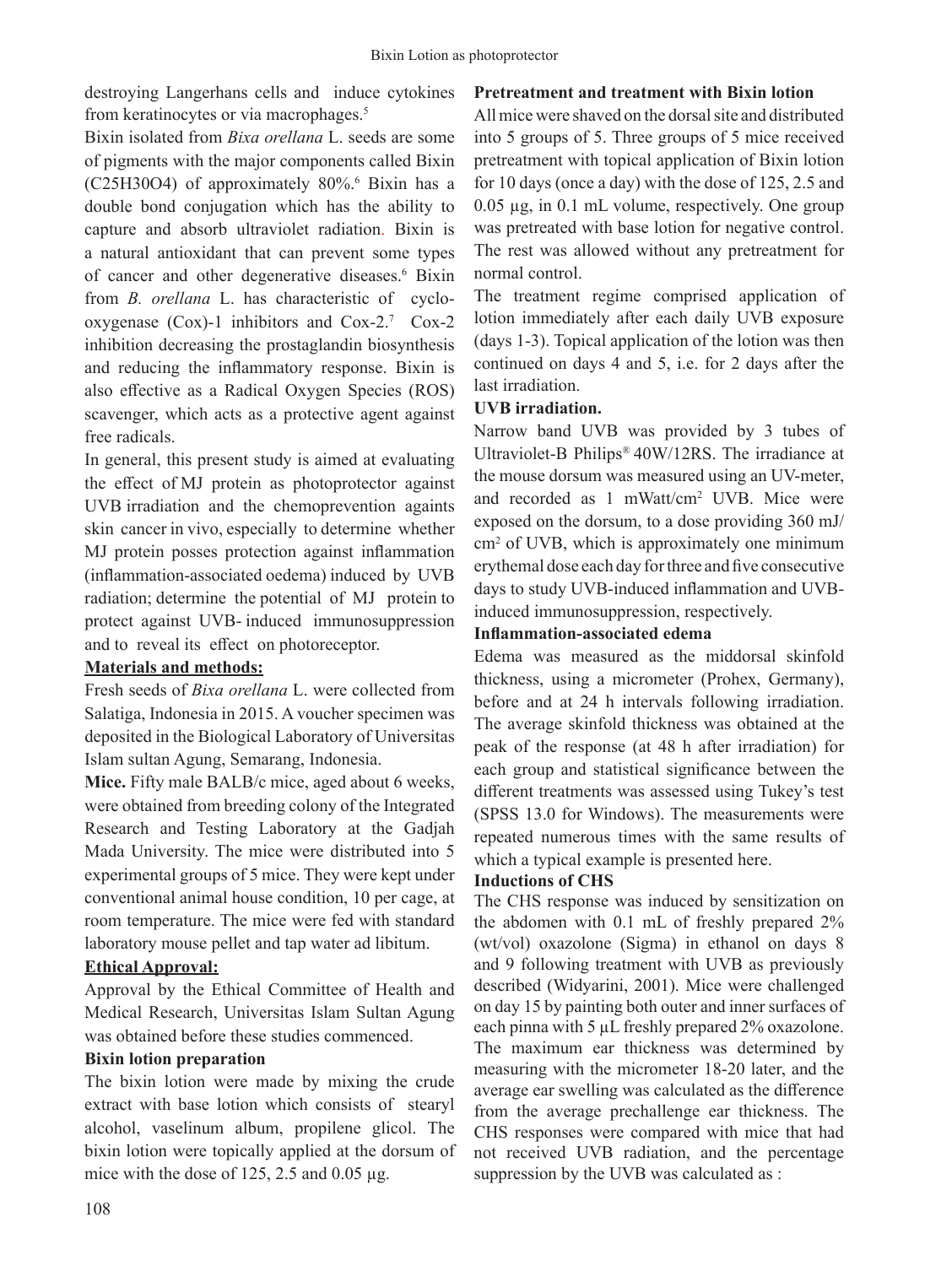#### **%suppression =**

## **100 - [average ear swelling in UVB mice] : [average ear swelling in non-UVB mice] x 100%**

Statistical significance between the different treatments was assessed using Tukey's test. The experiments were repeated at least twice with the similar results. As the control CHS reaction varies slightly between groups.

### **Ethical Clearance**

All procedures performed involving animal were approved by *Komisi Etik Penelitian Kedokteran dan Kesehatan* (Medical and Health Research Ethics Committee) Faculty Medicine of Universitas Islam Sultan Agung.

## **Results:**

## **The Protection Againts UVB-induced Inflammation**

The effect of Bixin lotion treatment at various doses after exposure UVB for 9 minutes, causes the middorsal skinfold thickness at 24 hours, 48 hours and 72 hours after the first UVB exposure is different from that in untreated mice. The control with base lotion group (untreated mice) had a highest average middorsal skinfold thickness compared with the group of treated mice with various doses of Bixin lotion (Table 1).

**Table 1. The Average Middorsal Skinfold Thickness in Different Group**

| Group                        | The mean difference skinfold<br>thickness (mm) after UVB exposure |          |          |
|------------------------------|-------------------------------------------------------------------|----------|----------|
|                              | 24 hours                                                          | 48 hours | 72 hours |
| Base lotion                  | 0.87                                                              | 1.63     | 1.84     |
| Bixin lotion<br>$0.05 \mu g$ | 0.79                                                              | 1.19     | 1.21     |
| Bixin lotion<br>$2.5 \mu$ g  | 0.41                                                              | 0.97     | 1.05     |
| Bixin lotion<br>$125 \mu$ g  | 0.60                                                              | 0.91     | 0.97     |

The trend of increase in middorsal skinfold thickness shows that the pattern is in the same direction with the exposure UVB but there is a qualitative difference among groups. The middorsal skinfold thickness was started at 24 hours following UVB irradiation, but the peak is occure at 72 hours. The mean difference of the middorsal skinfold thickness on 72 hours after UVB irradiation is highest for the base lotion group (control), then it is followed by the group treated with Bixin lotion  $0.05 \mu g$ ; 2.5  $\mu g$  and 125  $\mu g$  respectively (Figure1).

Figure 1. The trend of skinfold progress in different



group

Fig 1. Profile of protective effect of Bixin lotion (125; 2.5 and 0.05 µg) against UVB-induced inflammation (UVB 360 mJ/cm2 , 1 x per day for 3 days), expressed as the average middorsal skinfold thickness in groups of five mice.

The oneway Anova analysis of the middorsal skinfold thickness of mice at 72 hours after UVB irradiation shows the significant differences in it among the groups  $(p=0,05)$ , and the LSD Test toward all groups shows the significant differences between the base lotion (control) group and the all doses of Bixin lotion groups, nevertheless there is no significant differences among the various doses of Bixin lotion groups.

## **The Protection Againts UVB-induced Immunoupression**

In thisresearch, the protection to CHS supression was measured at 16 hours after UVB irradiation, when immunosupression at base lotion group (control) is maximum, meanwhile the Bixin lotion groups, have the maximal protection agains UVB-induced immunosupression. Imune respon was measure as contact hypersensitivity (CHS) respon described as the differences ratio of ear thickness after and before the challenge with oxasolon toward UVB irradiated and non irradiated mice. UVB radiation will reduce the immune respon, causing the decrease in the oxasolon challenge-ear edema. The decrease in edema as a evidence that bixin lotion offer a protection to UVB-induced immune supression.

This research finds that topical application of bixin lotion reducing the CHS respon. CHS respon at control group is 34,22% reduced to 11.4; 0.5 and  $-0\%$  by Bixin lotion at the dose of 0.5  $\mu$ g; 2.5  $\mu$ g and 125 µg respectively (Table 2, figure 2). The result of dependent T test between mice with exposure UVB and no exposure UVB show the significant difference in control group and 125 doses group  $(p<0.05)$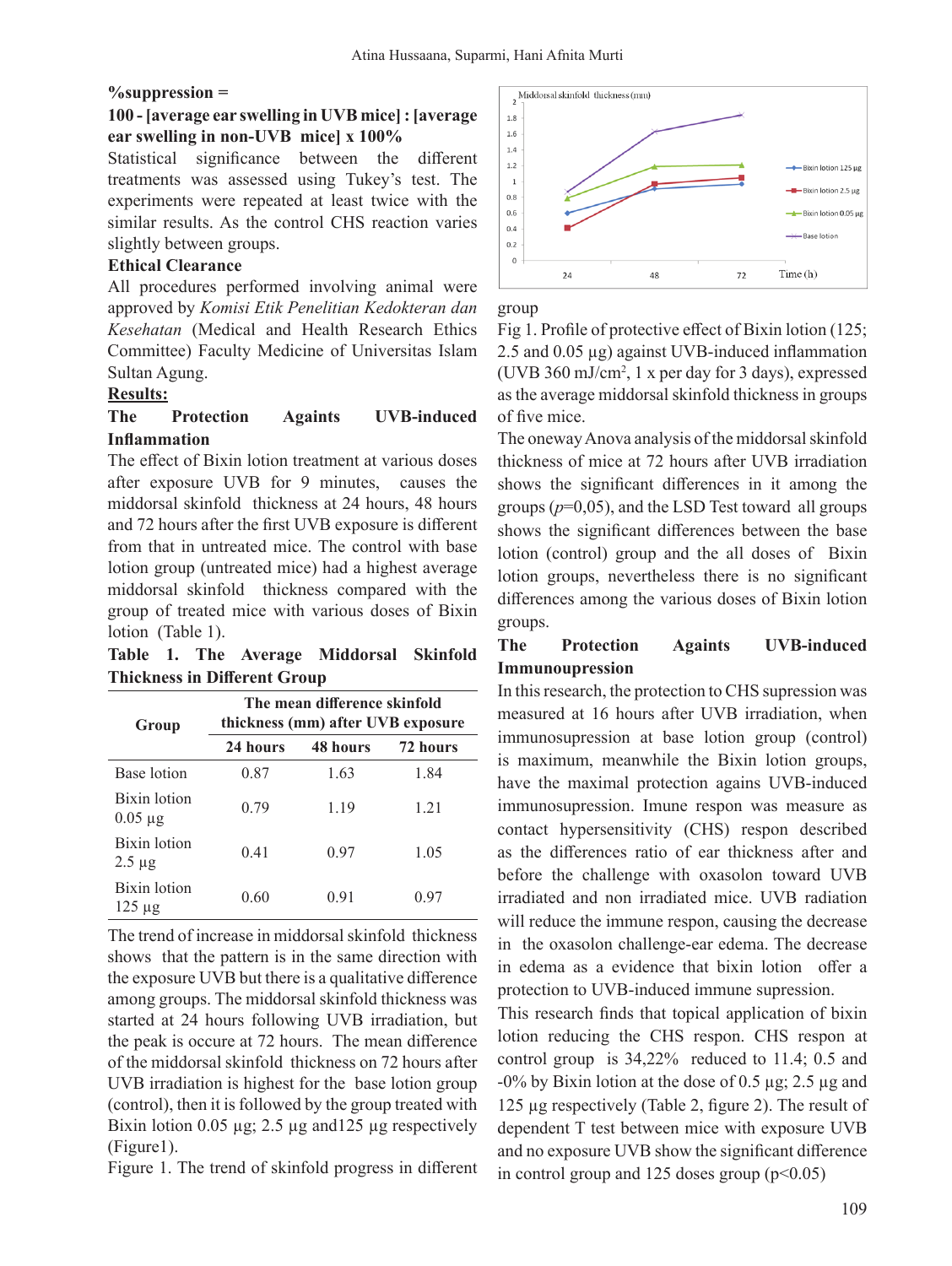| <b>Doses</b>                       | <b>UVB</b> | non-<br><b>UVB</b> | Immune<br><b>Supression</b><br>$(\%)$ |
|------------------------------------|------------|--------------------|---------------------------------------|
| <b>Bixin</b> lotion<br>$125 \mu g$ | 45.2       | 27                 | $-$ ()                                |
| Bixin lotion<br>$2.5 \mu g$        | 20         | 20.1               | 0,5                                   |
| Bixin lotion<br>$0.05 \mu g$       | 22.7       | 26                 | 11,54                                 |
| Base lotion                        | 22.4       | 34                 | 34,22                                 |

**Table 2. The protective effect of topical bixin lotion to CHS suppression induced by UVB** 



Figure 2. The protective effect of topical Bixin lotion  $(0.05-125 \mu g)$  to CHS supression induced by UVB, measured at at 16 hours after UVB irradiation. The data expressed as average ear swelling as a contact hypersensitivity (CHS) respon in a group containing 5 mice compared with the control (unexposured by UVB) mice. The result of dependent T-Test indicating the significant difference between mice with UVB exposure and no UVB exposure  $(p<0.05)$ 

# **Discussion**

This study proves that bixin lotion can reduce the UVB-induced inflammation at the dose dependent manner. Even though, the mechanism of the reduction of inflammation was not elaborated in this research. According to the previous study, the possible mechanism of bixin lotion is pass through the cyclooxygenase (Cox) inhibitory. The bixin may inhibit the Cox enzyme resulting in the reduction of prostaglandin (PG)- $E_2$  synthesis. UVB radiation can exaggerate the Cox enzyme to increase PGE<sub>2</sub> synthesis that leading the process of inflammation along with the existence of erythema and sunburn.<sup>8</sup> Besides that, UVB radiation also causing DNA damage directly and indirectly. The damage on DNA results the skin cancer . 4

The factor of immune also triggers the process of inflammation because of the exposure of UVB. UVB can activate the production of TNFα and *proinflammatory* sitokin agent such as IL-1, IL-6 which can increase the process of melanogenesis.<sup>8</sup> The further effect of the oxidative damage can generate DNA mutation and carcinogenesis.9

The result of this research is similar to previous study that shows that bixin isolated from *B. orellana L.* seeds has the effectiveness of antioxidant in quencher ROS.<sup>10</sup> The using of Bixin lotion in all dose range capable to minimize the skin inflammation on UVB irradiation mice. This antiinflammation effect also consistent with the previous in vitro study reporting that bixin isolated from *B. orellana* L seeds capable to inhibit Cox-1 and Cox-2 followed by reduction on PG synthesis and inflammation response.

The mechanism of Bixin lotion to reduce the inflammation and immune suppression induced by UVB has not confirmed from this research. But it is assumed that there are some mechanisms are involved, including the reduction of DNA damage, antioxidant pathway, SOD activity. In addition, it is possible that the bixin lotion also has an apoptotic induction mechanism which is related to the photoprotection effect as proved in the *Mirabilis jalapa* L leaf.<sup>11</sup> This needs to be clarified in further study. 

# **Conclusions :**

It can be concluded that bixin lotion had potential to reduce the inflammatory edema reaction and the suppression of CHS of mice induced by UVB radiation. Because of the correlation between the inflammation and immonosuppression caused by UV and photocarcinogenesis, this study indicating that Bixin lotion may have a prospect as photo-protective agent in cosmetic and as chemopreventive agent in skin carcinogenesis.

# **Acknowledgement:**

The author wish to thank Faculty of Medicine Universitas Islam Sultan Agung for funding this study through a grant from Dana Penelitian Unggulan for the year 2014. Sissy and Luthfan for best research assistance.

**Conflict of interest:** The investigators *declare that they have* no conflict of interests.

# **Authors' Contributions:**

Data gathering and idea owner of this study: Atina Hussaana

Study design: Atina Hussaana, Suparmi

Data gathering: Suparmi, Hani Afnita Murti

Writing and submitting manuscript: Atina Hussaana, Suparmi.

Editing and approval of final draft: Atina Hussaana, Hani Afnita Murti